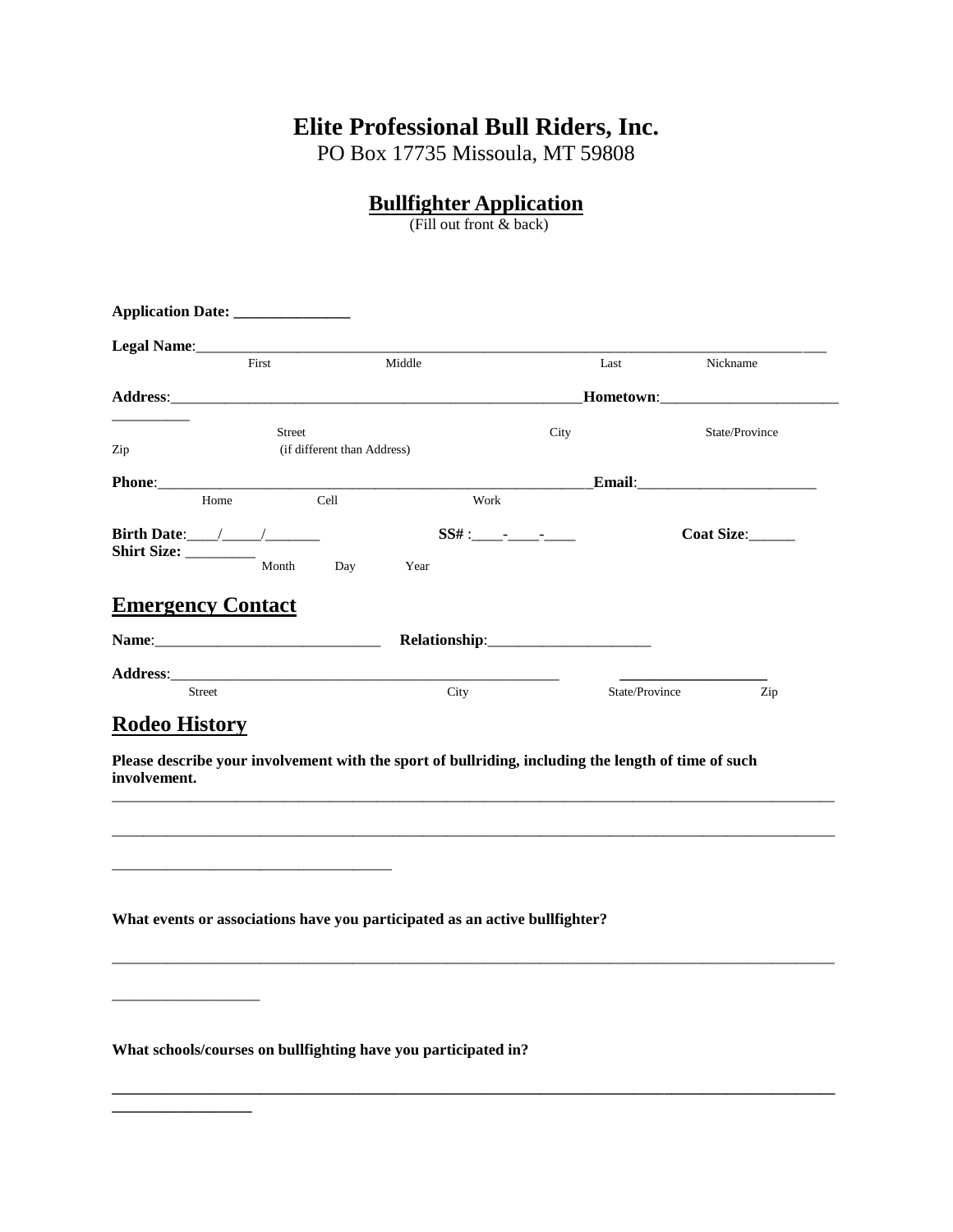## **Please give two references**

| $(1)$ Name:      | $(2)$ Name:      |
|------------------|------------------|
| Phone number(s): | Phone number(s): |
| Relationship:    | Relationship:    |

Please fill out the application completely, read and fill out the pledge, waiver, and release located on the back of this form. Return application along with *a \$100.00* check or money order to the address below, or you may pay via credit card by calling the EPB office.

| <b>EPB</b>         | Phone: (888) 776-5609 | Website: www.eliteprobullriders.com     |
|--------------------|-----------------------|-----------------------------------------|
| PO Box 17735       |                       | Email: secretary@eliteprobullriders.com |
| Missoula, MT 59808 |                       |                                         |

#### **\*\*PLEASE MAKE CHECKS AND MONEY ORDER TO: ELITE PROFESSIONAL BULLRIDERS, LLC. \*\***

### **Elite Professional Bullriders, LLC. Membership Pledge**

I, \_(please print name clearly and initial), do hereby accept that my membership to the Elite Professional Bullriders, LLC. is by invitation only and that my membership may be denied, terminated, suspended, or modified at any time at the discretion of the EPB Board of Directors. As a result of this acknowledgment, I agree to conduct myself in a professional manner at all times during my membership with the EPB. I agree to adhere to all bylaws, rules and codes of conduct of the EPB and I swear that the information I have provided to the EPB to be both accurate and true.

### **Elite Professional Bullriders, LLC. Waiver and Release**

I, \_(please print name clearly and initial), acknowledge that bull riding is an extremely dangerous activity, that participation in and presence at a bullriding venue or event, including but not limited to any events or activities sanctioned, approved by or affiliated with Elite Professional Bullriders, LLC. (EPB, LLC.) exposes me to serious and substantial hazards and risks of physical injury and/or death and property damage, and that I have been fully warned with regard to all such risks. I realize that the risks are not restricted to only competing but also including being in the arena, behind the chutes, in the livestock holding area, pens and any other area associated with bull riding events, including any area containing pyrotechnics or other fireworks. Being fully aware of the abovementioned risks surrounding participation and presence at bull riding events and in consideration of being accepted as a member of the EPB, LLC. and participating in EPB, LLC. events, I, for and behalf of my heirs, representatives and successors and assigns, unconditionally agree to assume such abovementioned risks and hereby forever discharge, waive, hold harmless and release EPB, LLC. and its subsidiaries, affiliates, officers, directors, shareholders, employees, members, agents, representatives, volunteers, personnel including judges, secretaries, bullfighters, contractors, chute personnel, and all other parties or entities involved in the sanctioning, production, organization, conduct, sponsorship, advertising, and performance of EPB, LLC. events and activities (hereby listed as "releases") from any and all claims, demands, losses, costs, liabilities and responsibilities arising from or in any way relating to my participation and/or presence at an EPB, LLC. sanctioned, approved, or affiliated event. I agree to waive any claims, demands, losses, costs liabilities or other responsibilities that are known or unknown, seen, or unforeseen, future or contingent, and whether or not such claims, demands, losses, costs or liabilities arise out of, in whole or in part, by the negligence of the release.

I, (please print name clearly and initial) will not now or at any time in the future, directly or indirectly threaten or prosecute any claim, action, suit or other proceeding against the releases arising out of or related to the claims, demands, liabilities and other responsibilities. In consideration of being granted membership and being able to participate in EPB, LLC. sanctioned, approved, related or affiliated